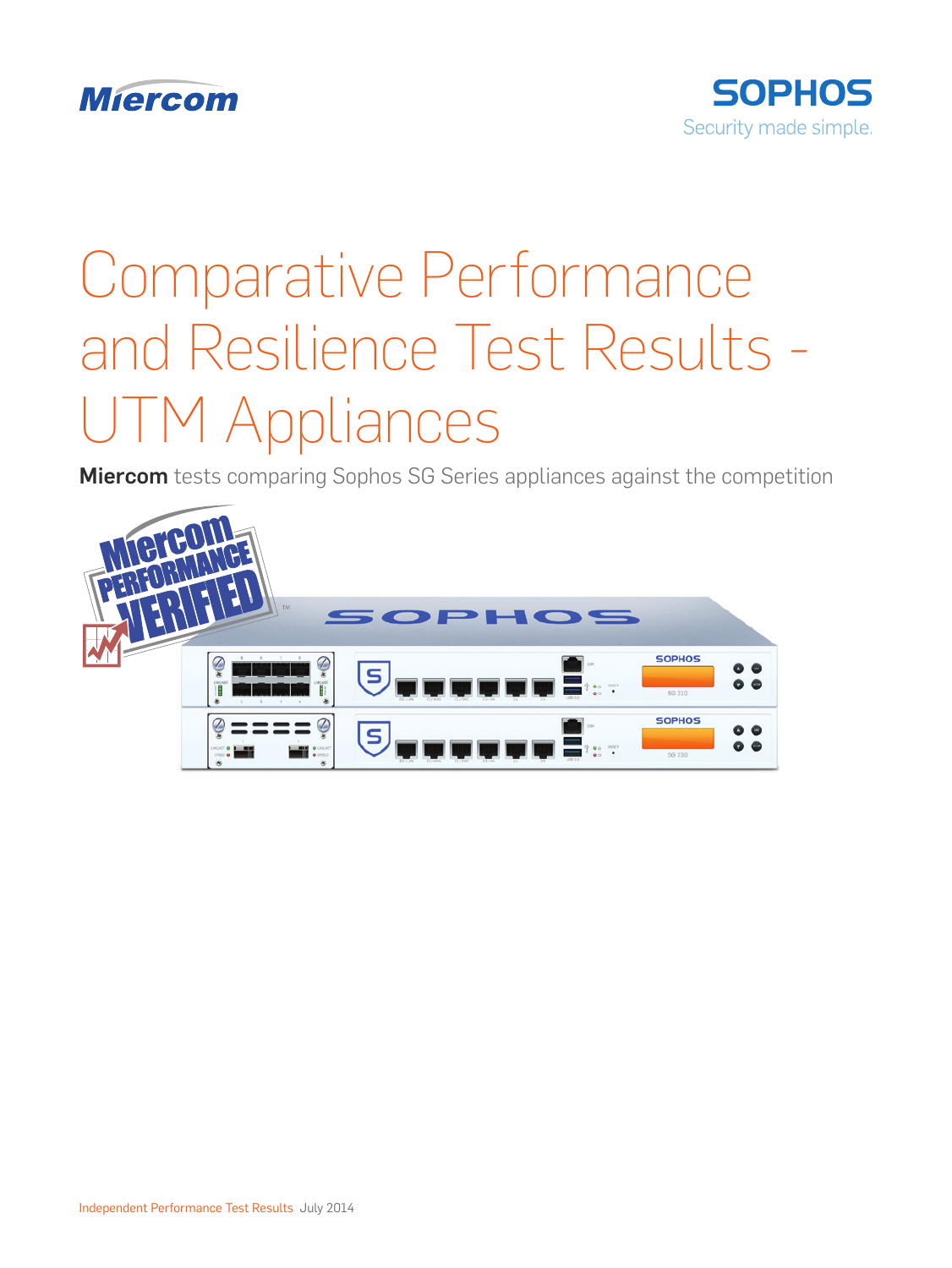## **Overview**

Firewalls not only provide your first line of defense against external intruders but also connect you to the outside world. Enabling security on your firewall should not come at the cost of performance.

While all network vendors provide datasheet performance numbers showing the maximum achievable throughput, third-party testing can offer proof points for real-life scenarios. Network experts Miercom have run extensive tests on a number of appliances to verify performance.

## Competitive solutions tested

The tests compared products suitable for a typical 50 – 100 user organization from four vendors:

- Sophos SG 210 and SG 230
- **DELL SonicWALL NSA 2600**
- **E** Fortinet FortiGate 100D
- ▶ WatchGuard XTM 525

Note: for all appliances sizing is an average guideline and customers should always contact their vendor or a qualified reseller to identify the right appliance models for their individual infrastructure requirements.

## Test conditions

All appliances were tested at Miercom's test labs using state of the art test equipment from Ixia and Spirent. Where possible, mixed network traffic simulating real-world conditions were used to measure throughputs. This means that the results in this report may differ from vendors' stated throughputs which typically indicate best-case scenarios.

## Results

The tests measure firewall performance in the most common day-to-day scenarios.

Sophos SG appliances came top in all throughput tests: firewall enabled, firewall + Application Control enabled, firewall + Intrusion Prevention System enabled, and connections per second.

*"We are proud to award the Sophos SG 230 and the Sophos SG 210 Unified Threat Management appliances with the Miercom Performance Verified Certification."*

Miercom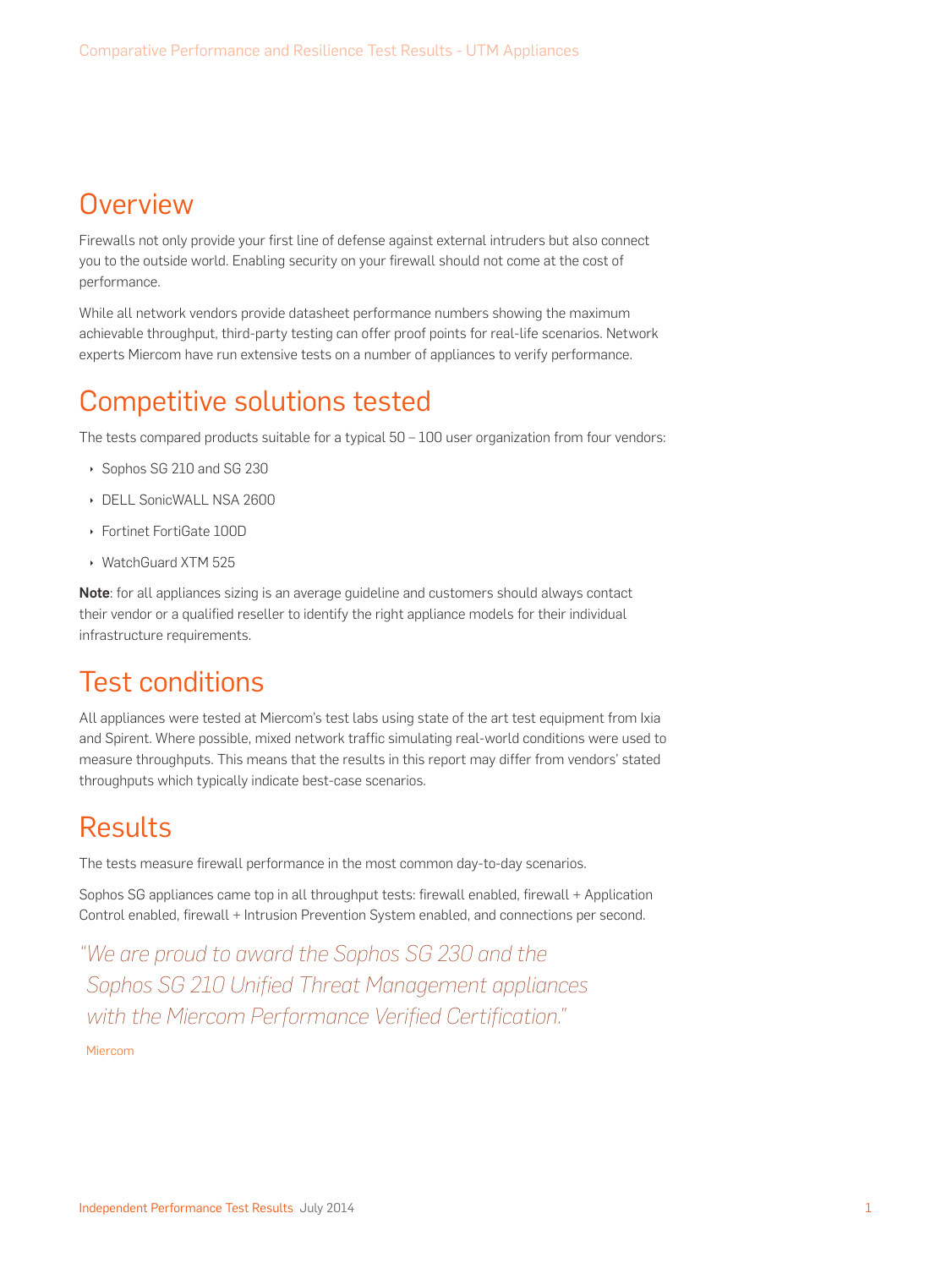#### 1. Firewall throughput

The firewall is the most fundamental function of your UTM. Any slowdown here impacts all traffic passing through the device.

Therefore firewall throughput should ideally allow line rate for your connections. This test was conducted with three 1Gbps ports giving a theoretical maximum of 3Gbps/3,000Mbps. Only the Sophos appliances were able to operate at wire speed.

#### 0 Layer 3 750 1500 2250 3,000 Watchguard XTM525 Sonicwall NSA2600 Fortinet FG100D Sophos SG230 Sophos SG210 3,000 3,000 1,322 1,884 1,886

*"The SG 230 and SG 210 were clearly, in order, the top two appliances in the field."*

Miercom

Source: Miercom, June 2014

#### Maximum Firewall Throughput (Max)

Unidirectional Firewall Throughput (Mbps)

As the first firewall throughput test did not stretch the Sophos SG appliances to their limits they were re-tested to ascertain their maximum throughput. To do this Miercom used more ports and sent traffic in both directions at the same time. Both Sophos appliances reached maximum throughput of over 10Gbps.



#### Bidirectional Firewall Throughput (Mbps)

Source: Miercom, June 2014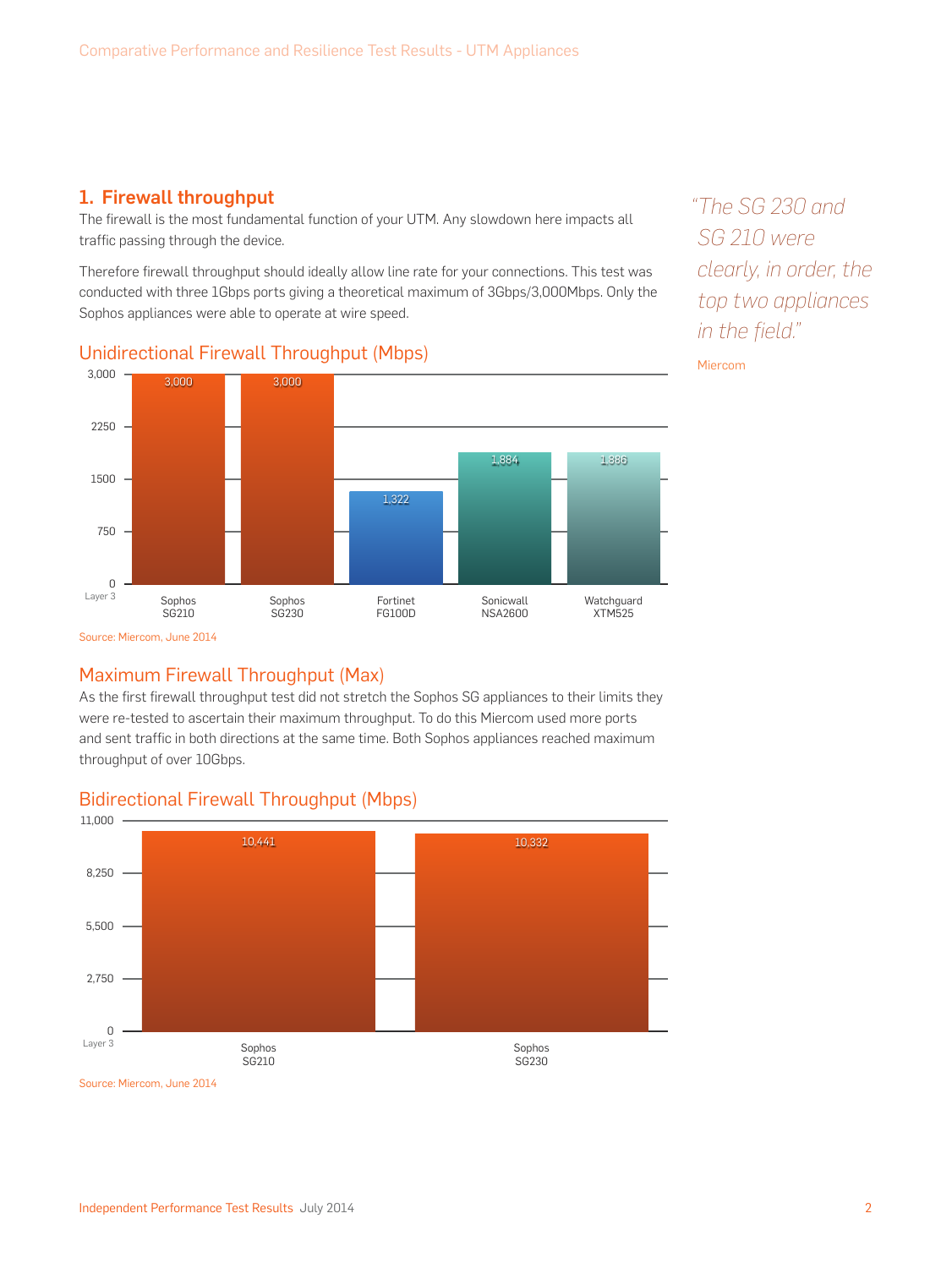#### 2. Application Control Throughput

Application Control allows you to effectively monitor and manage different types of traffic going through your gateway such as VPN, YouTube or Facebook without having to block traffic completely. This test looks at Layer 7 (Application layer) throughput. To analyse traffic at this layer requires the assembly of multiple packets of traffic in order to determine the application used. As such, application control inevitably comes at a certain cost in overheads and performance.

The two Sophos appliances lead the field in terms of application control throughput. The SG 210 was 60% faster than the nearest competitive product.



#### Application Control Throughput (Mbps)

#### 3. IPS Throughput

Intrusion Prevention Systems monitor the network for suspicious traffic and can block exploits of known vulnerabilities. Similar to application control, this is a resource intensive process where packets are assembled and inspected.

The Sophos SG appliances delivered the fastest performance of the products tested.



#### Firewall + IPS Throughput (Mbps)

Source: Miercom, June 2014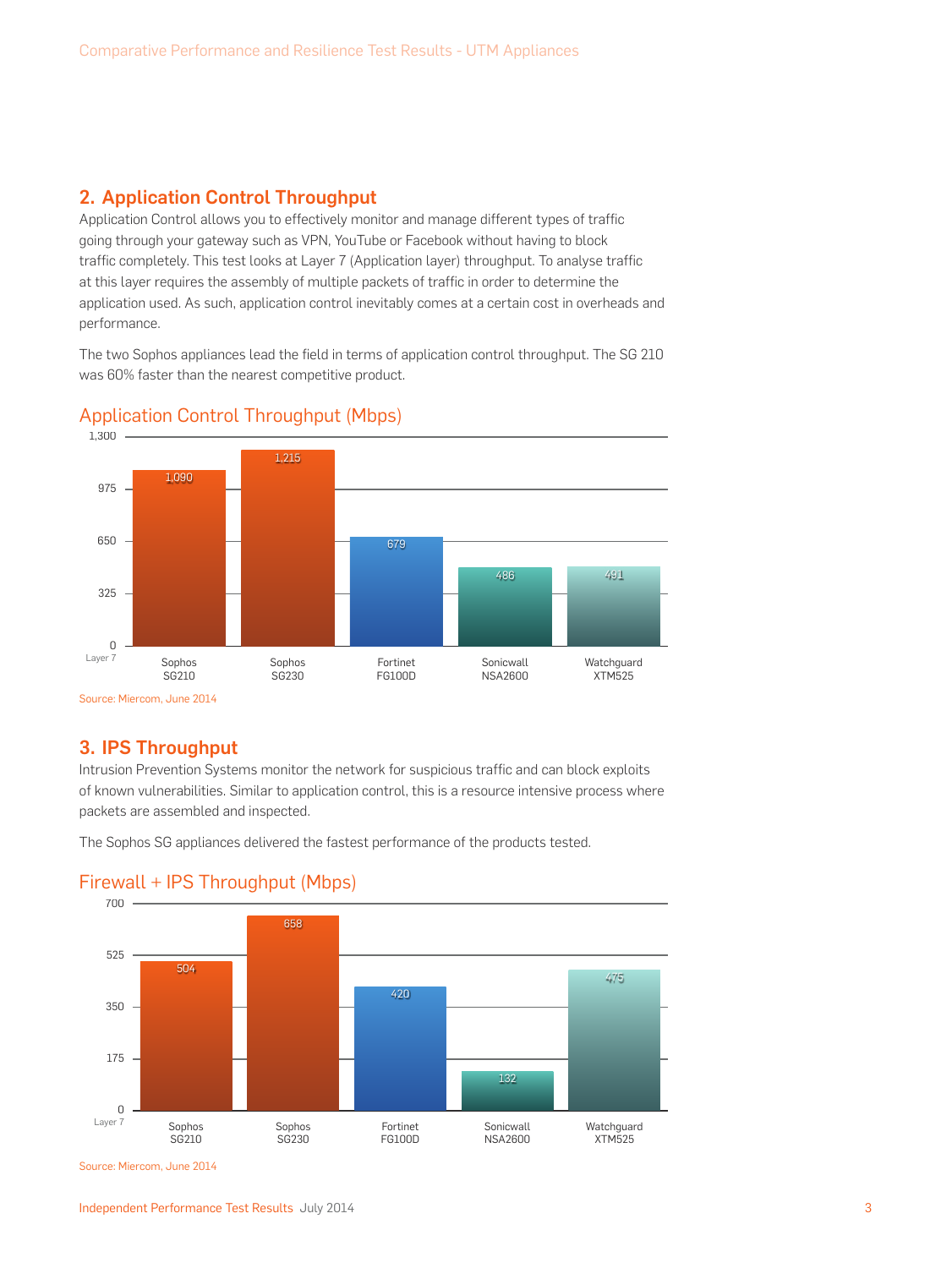#### 4. Connections per second

This test verifies the maximum number of new TCP connections a security appliance can establish per second. Establishing TCP connections is resource-consuming and usually draws resources from the security-detection engine of the appliance.

The maximum number of new connections established per second gives an indication of the appliances ability to maintain security without impacting performance.

The Sophos SG appliances again lead the field in this test.

#### Connections per second



Source: Miercom, June 2014

## **Conclusion**

In independent testing based on real-life scenarios the Sophos SG appliances delivered the fastest performance, even when enabling additional security and control features, beating comparative solutions from Fortinet, Dell SonicWALL and WatchGuard.

## Next steps

For more information, including demo videos and a free trial, visit [www.sophos.com/utm](http://www.sophos.com/utm?cmp=70130000001x8NgAAI).

Contact your Sophos partner today to discuss how you can enhance your network protection with Sophos UTM.

*"The Sophos SG 230 and SG 210 proved best in competitive performance tests compared to other leading UTM product solutions."*

Miercom